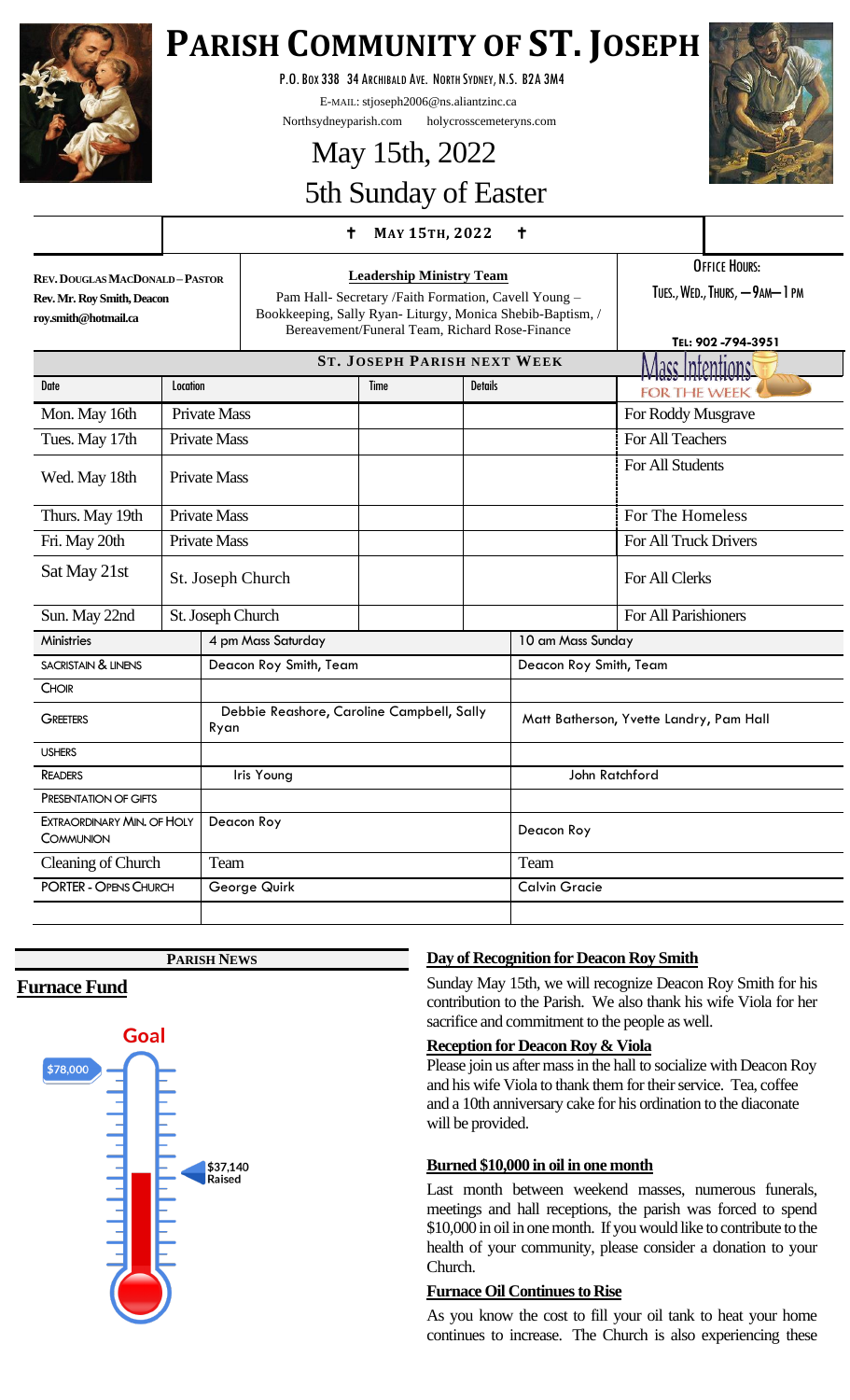same rising costs. The furnace has been turned off until fall, so just a gentle reminder to wear your jacket at mass. Thank you for your understanding.

#### **ROSARY FOR THE BLESSED MOTHER**

During the month of May, 30 minutes prior to all weekend masses, the rosary will be recited. Please join us as we say the rosary to our Blessed Mother.

#### **RELIGIOUS EDUCATION**

#### **For a Devoted Laity in the Church** O Lord, our God,

You called your people to be Your Church. As they gather together in Your Name, may they love, honor, and follow Your Son to eternal life in the kingdom He promised. Let their worship always be sincere, and help them find Your saving love in the Church and its sacraments. Fill with the Spirit of Christ those whom You call to live in the midst of the world and its concern. Help them by their work on earth to build up your eternal Kingdom. **Amen**

#### HALL NEWS

**Hall Envelopes -**Donations to the hall are 100% levy free.

The finance committee created *new hall envelopes*that are available in the pews. For tax receipts write: *St. Joseph Hall* on your cheque.

| <b>COLLECTIONS ~ THANK YOU!</b>   |         |  |  |  |  |  |  |
|-----------------------------------|---------|--|--|--|--|--|--|
| <b>MAY 7TH &amp; MAY 8TH 2022</b> |         |  |  |  |  |  |  |
| Envelopes                         | 1420.00 |  |  |  |  |  |  |
| <b>Holy Cross</b>                 |         |  |  |  |  |  |  |
| <b>Special Collection</b>         | 70.00   |  |  |  |  |  |  |
| Candles                           | 55.00   |  |  |  |  |  |  |
| Fuel                              |         |  |  |  |  |  |  |
| <b>Expectant Mothers</b>          | 100.00  |  |  |  |  |  |  |
| Total                             | 1545.00 |  |  |  |  |  |  |
| Hall Fund                         | 190.00  |  |  |  |  |  |  |
|                                   |         |  |  |  |  |  |  |
|                                   |         |  |  |  |  |  |  |

#### **DIOCESAN NEWS**

**Understanding what the Permanent Deacon Formation** 

**Process**: Candidates accepted into the program are required to undergo formation for a period of five years. In that period, they attend one weekend a month from September to June for spiritual, academic and ministerial formation. In addition,, they meet in for discussion, prayers and reflection. During the summer a course of reading, discernment and service in areas of social concern are expected.

#### **Antigonish Diocesan Society**

The Antigonish Diocesan Society will be hosting its annual general meeting virtually on Sunday evening May 15 at 7 pm. All parishioners from across the diocese are welcome to attend and learn more about how the society operates and supports seminarians in our diocese. You can attend through the following link to the Zoom meeting. Questions can be directed to Brian Lazzuri 902-714-3871. Meeting link [https://tinyurl.com/ADS-](https://tinyurl.com/ADS-AGM)[AGM](https://tinyurl.com/ADS-AGM)

## **Synod Update**

"I draw great hope in his ability to listen."

- Synod conversation participant on Pope Francis

Engaging in conversation locally has great value the moment it is shared – to you, given a voice in the Synod process and to us who are privileged to hear it.

Submissions to the Synod will be accepted until June 3. The Synod team stands ready to assist .

Contact Communications Officer, Jennifer Hatt [jennifer@dioceseofantigonish.ca,](mailto:jennifer@dioceseofantigonish.ca) ph 902-759-2181

or visit [www.antigonishdiocese.com/listeningchurch](http://www.antigonishdiocese.com/listeningchurch)

## **Upcoming Events**

**May 15, 2 pm**

**St. Michael's Hall, East Margaree**

#### **Synod conversation hosted by the Margaree Family of Churches**

Share your experience of Church and your hopes for the future with your fellow parishioners. There will be small group discussion as well as large group sharing. It will be an experience of listening to what others have to say with no judgment or critique in a safe environment. Your input is important for our Synod journey as a Diocese. All are welcomed to attend.

#### **Wednesdays, May 18-June 1**

**Webinar series:** *For a Synodal Church: Communion, Participation and Mission*

#### **Deadline to Register: May 16**

This three-part series will explore the call to be a synodal Church that listens and discerns together. Keynote speakers include His Eminence Gérald Cyprian Cardinal Lacroix, Dr. Moira McQueen, Mr. David Dayler, and Sister Chantal Desmarais, SCSM.

Link to register: [https://cccb-](https://cccb-ca.zoom.us/webinar/register/WN_xYg1RDBCRueTvMl7Ga916Q)

[ca.zoom.us/webinar/register/WN\\_xYg1RDBCRueTvMl7Ga91](https://cccb-ca.zoom.us/webinar/register/WN_xYg1RDBCRueTvMl7Ga916Q) [6Q](https://cccb-ca.zoom.us/webinar/register/WN_xYg1RDBCRueTvMl7Ga916Q)

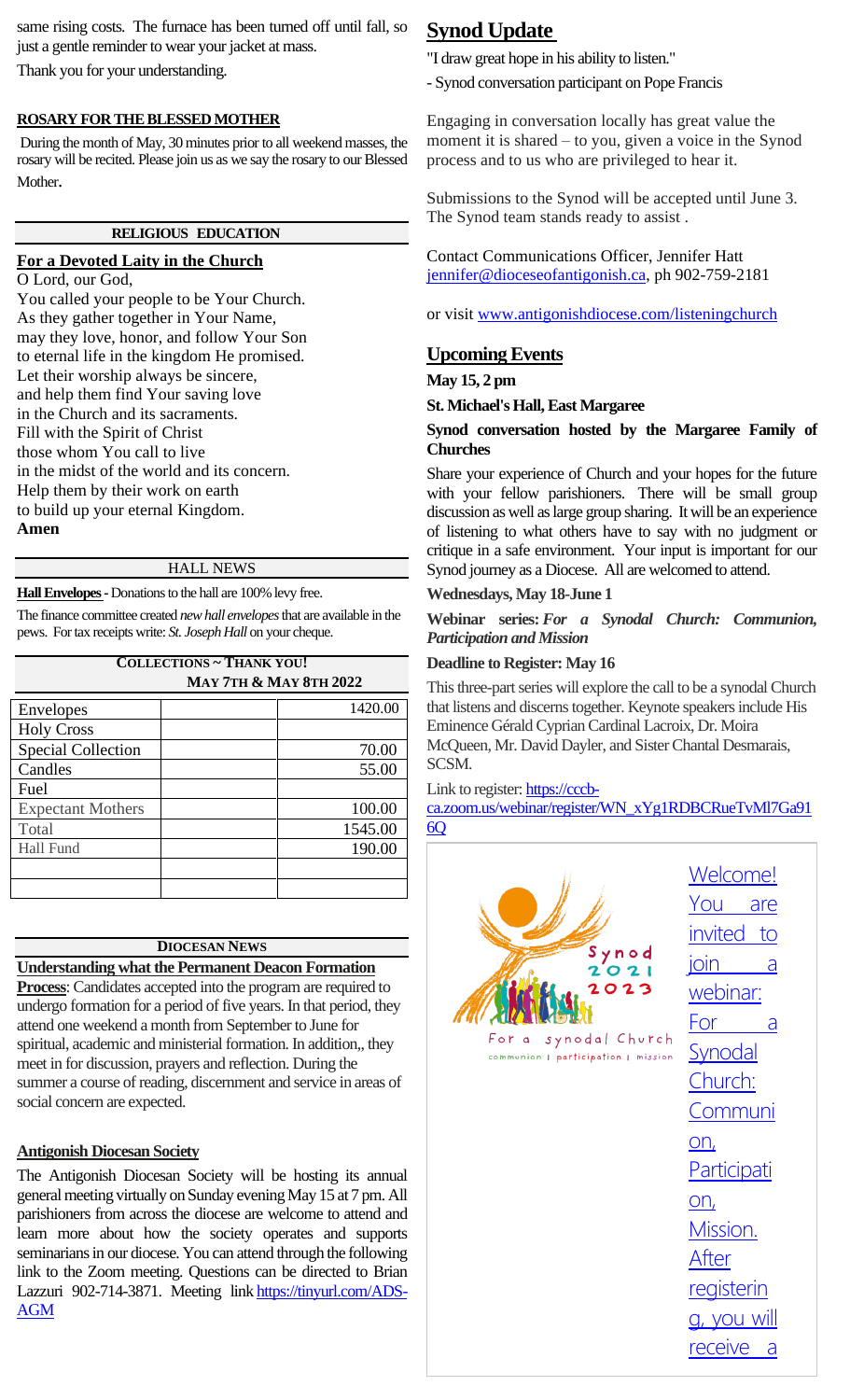## **[confirmati](https://cccb-ca.zoom.us/webinar/register/WN_xYg1RDBCRueTvMl7Ga916Q)** [on email](https://cccb-ca.zoom.us/webinar/register/WN_xYg1RDBCRueTvMl7Ga916Q)  [about](https://cccb-ca.zoom.us/webinar/register/WN_xYg1RDBCRueTvMl7Ga916Q)  [joining](https://cccb-ca.zoom.us/webinar/register/WN_xYg1RDBCRueTvMl7Ga916Q)  [the](https://cccb-ca.zoom.us/webinar/register/WN_xYg1RDBCRueTvMl7Ga916Q)  [webinar.](https://cccb-ca.zoom.us/webinar/register/WN_xYg1RDBCRueTvMl7Ga916Q)

Beginning 18 May 2022, the CCCB Office for Evangelization and Catechesis will offer a webinar series, For a Synodal Church: Communion, Participation, Mission. This three-part series will explore the Church's call to synodality and its themes. Keynote speakers include, His Eminence Gérald Cyprian **Cardinal** Lacroix (June 1), Dr. Moira **McQueen** (May 18), Mr. David Dayler (May 18), Sr. Chantal Desmarais, SCSM (May 25). cccbca.zoom.us

#### **Friday, June 3**

Deadline in our diocese for individual and group submissions to the Synod

Email[: LIsteningChurch@dioceseofantigonish.ca](mailto:LIsteningChurch@dioceseofantigonish.ca) or [jennifer@dioceseofantigonish.ca](mailto:jennifer@dioceseofantigonish.ca)

Mail: Listening Church, Diocesan Pastoral Centre, PO Box 100, Stn A Sydney NS. B1P 6G9

Phone: Jennifer Hatt, 902-759-2181

## **Save The Dates!**

Stay tuned for details

## **Sunday, June 5, 3 pm**

St. Ninian Cathedral

Closing celebration for the diocesan listening phase of the Synod of Bishops

Mass celebrated by Bishop Wayne Kirkpatrick, followed by a light reception

## Holy Family Church, Sydney Mines 'Mama's Faith' A tribute to mothers and their faith in stories and song

#### **Resources**

**Need prayer cards or posters?**

#### Contact Debbie Aker, [daker@dioceseofantigonish.ca](mailto:daker@dioceseofantigonish.ca) or 902-539-6188/toll free 1-800-656-5311 ext 226



## **Create a Listening Box for Synod prayer intentions and submissions**

Place a shoebox or similar container in a visible space in your church and/or office, hall and other spaces where it may be seen and used. Provide prayer cards, pens, and index cards with an invitation for worshippers or visitors to share with the Synod their prayer intentions, dreams for the church, experiences and stories of faith, and areas in need of healing. Index cards can be filled out on the spot or taken home and returned to the shoebox. Invite a parishioner to serve as collector and notetaker to collect submissions and compile a report.

Submit the completed report to the Synod process: [listeningchurch@dioceseofantigonish.ca](mailto:listeningchurch@dioceseofantigonish.ca)

or mail to Listening Church, Diocesan Pastoral Centre, PO Box 100, Stn A Sydney NS. B1P 6G9

[www.antigonishdiocese.com/listeningchurch](http://www.antigonishdiocese.com/listeningchurch)



## Pray- Con [Antigonish](http://www.antigonishdiocese.com/listeningchurch)

Welcome and Together Now inviting individe the church past compiled into a

www.antigonish

## **Thank you for joining us on this journey!**

See you next Wednesday. Jennifer Hatt, Communications Officer Diocese of Antigonish

## **Tuesday, June 7, 7:30 pm**